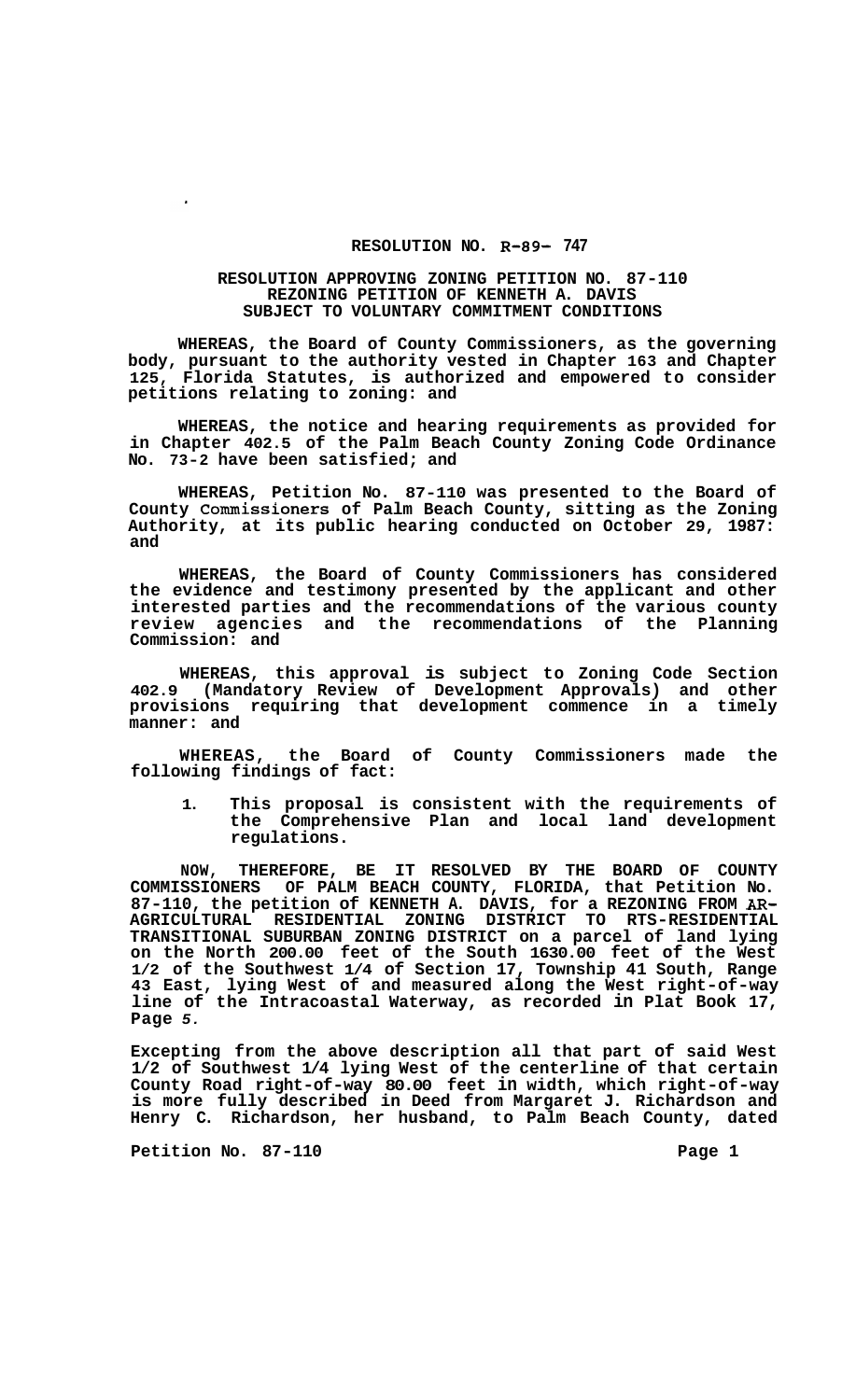**October** *7,* **1953, recorded in Deed Book 1036, Page 97; subject to right-of-way of said County Road as described in said Deed from Margaret J. Richardson joined by Henry C. Richardson, her husband, to County of Palm Beach, dated October** *7,* **1953.** 

**TOGETHER WITH A QUIT CLAIM DEED to the property lying East of the above described 200.00 feet and West of the centerline of said Intracoastal Waterway and bounded on the North and South by the extension Eastwardly of the North and South line of the aforedescribed 200.00 feet, located on the east side of Palmwood Road, approximately .2 mile south of Frederick Small Road, bounded on the east by the Intracoastal Waterway, was approved as advertised, subject to the following voluntary commitments:** 

- **1. The developer shall retain the stormwater runoff in accordance with all applicable agency requirements in effect at the time of the permit application. However at a minimum, this development shall retain onsite the first one inch of the stormwater runoff per Palm Beach County Subdivision and Platting Ordinance 73-4, as amended. The drainage system shall be maintained in an acceptable condition as approved by the County Engineer.**
- **2. The property owner shall pay a Fair Share Fee in the amount and manner required by the "Fair Share**  Contribution for Road Improvements Ordinance" as it **presently exists or as it may from time to time be amended. The Fair Share Fee for this project presently is:** 
	- **a) \$804 per single family home under 2,000 square feet**
	- **b) \$1,045 per single family home over 2,000 square feet** .